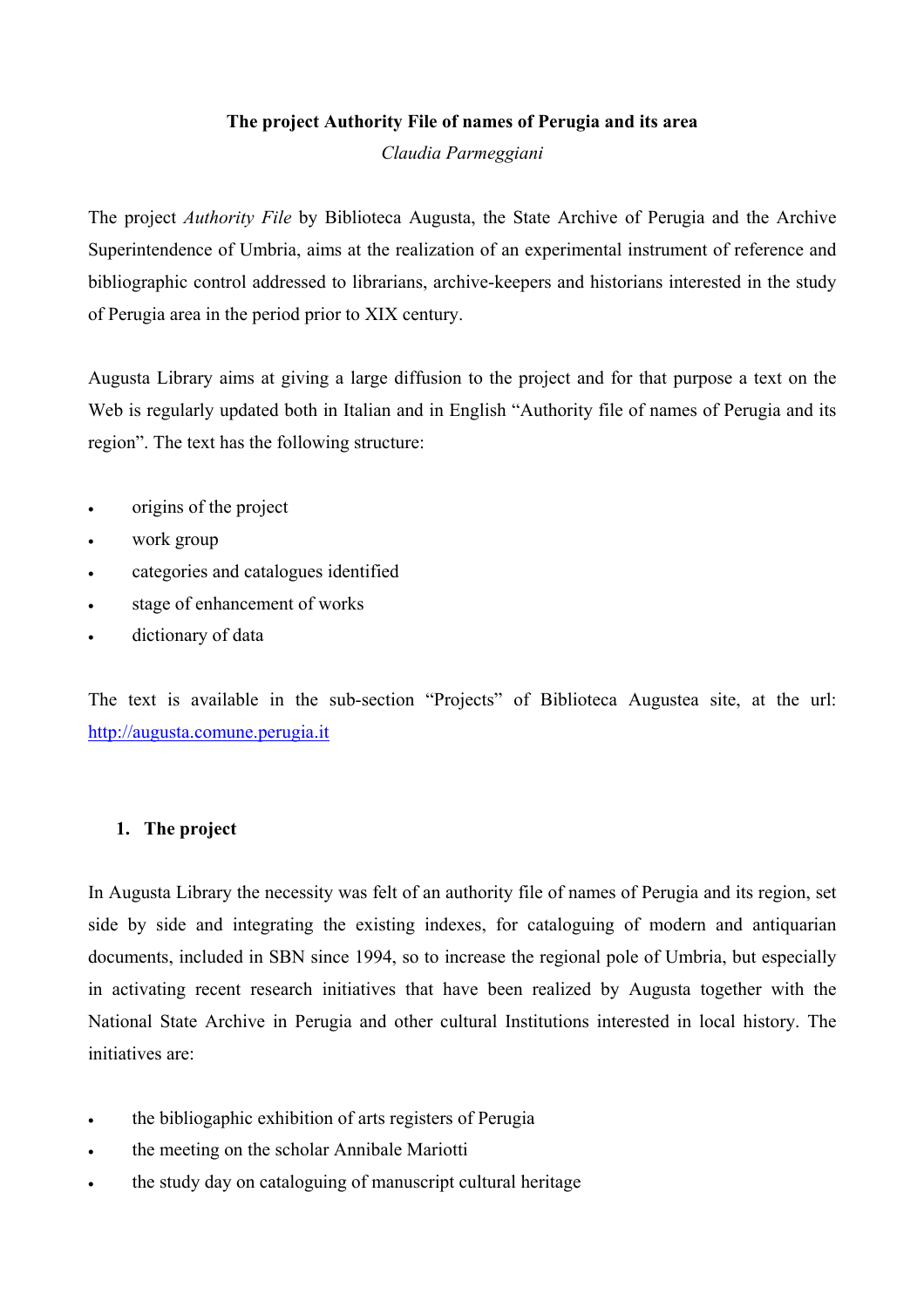The exhibition "Per buono stato della citade: le matricole delle arti di Perugia"<sup>1</sup> was held from June 20 to September 15 2001 at Penna Palace in the City of Perugia, and was organized with the support of Senate of the Republic, by Augusta in collaboration with the National Archive and Deputazione di Storia Patria for Umbria. In that occasion it was made the cataloguing of manuscricpts containing the statutes and registers of the arts preserved in their originals at Augusta and the standardization of existing descriptions relating to manuscripts not present in Perugia anymore, but of which a copy in electronic format was available. Elaboration of bibliographic descriptions made according to national and international standards stated by the national manuscripts census has involved some problems in identifying names cited in the documents and in their inclusion in MANUS procedure.

Also in 2001, in the context of the conference on Annibale Mariotti, Augusta started the cataloguing of the legacy of Perugian scholar. The legacy, composed by about 250 units dated from the XVII century, is of extreme importance for the cultural history of Perugia and there is not a detailed index of papers. The legacy, given by the City in 1867 includes also the autograph manuscript 1230, titled index of registers of the arts.

Also in this case, MANUS was used, a s/w born for medieval and humanist manuscripts, which allows the surveying of data of codicological type, but can be easily used for modern manuscripts. In Augusta, thanks to the assistance of ICCU, the use of MANUS for cataloguing of modern manuscripts or having the features of document has produced excellent results. Texts have been treated having not only the qualification of works, but also annotations, notes, drafts, fragments and also archival documents, acts, in original or copy, official documentation of bodies and persons. These documents in libraries are usually separated from the original collection and consequently deprived of the archival bond which is part of their nature and so catalogued as bibliographic documents.

In January 2002, in order to deeply discuss the themes of the treatment of modern manuscripts, Augusta organized a day of study about cataloguing of the manuscript cultural heritage and in this context a round table "The cultural heritage in archives and libraries: aspects of cataloguing and access", co-ordinated by Giovanna Merola, president of the permanent Commission for revision of RICA<sup>[2](#page-1-1)</sup>. It's in the context of the round table that the idea arises to create a working group composed by experts of Augusta, the State Archive and Archive Superintendence of Umbria. The use of

 $\overline{a}$ 

<span id="page-1-0"></span><sup>&</sup>lt;sup>1</sup> Per buono stato de la citade: le matricole delle arti di Perugia, Perugia, Volumnia, 2001

<span id="page-1-1"></span><sup>&</sup>lt;sup>2</sup> Texts of the day of study are published in the section "Attività" of the site http://augusta.comune.perugia.it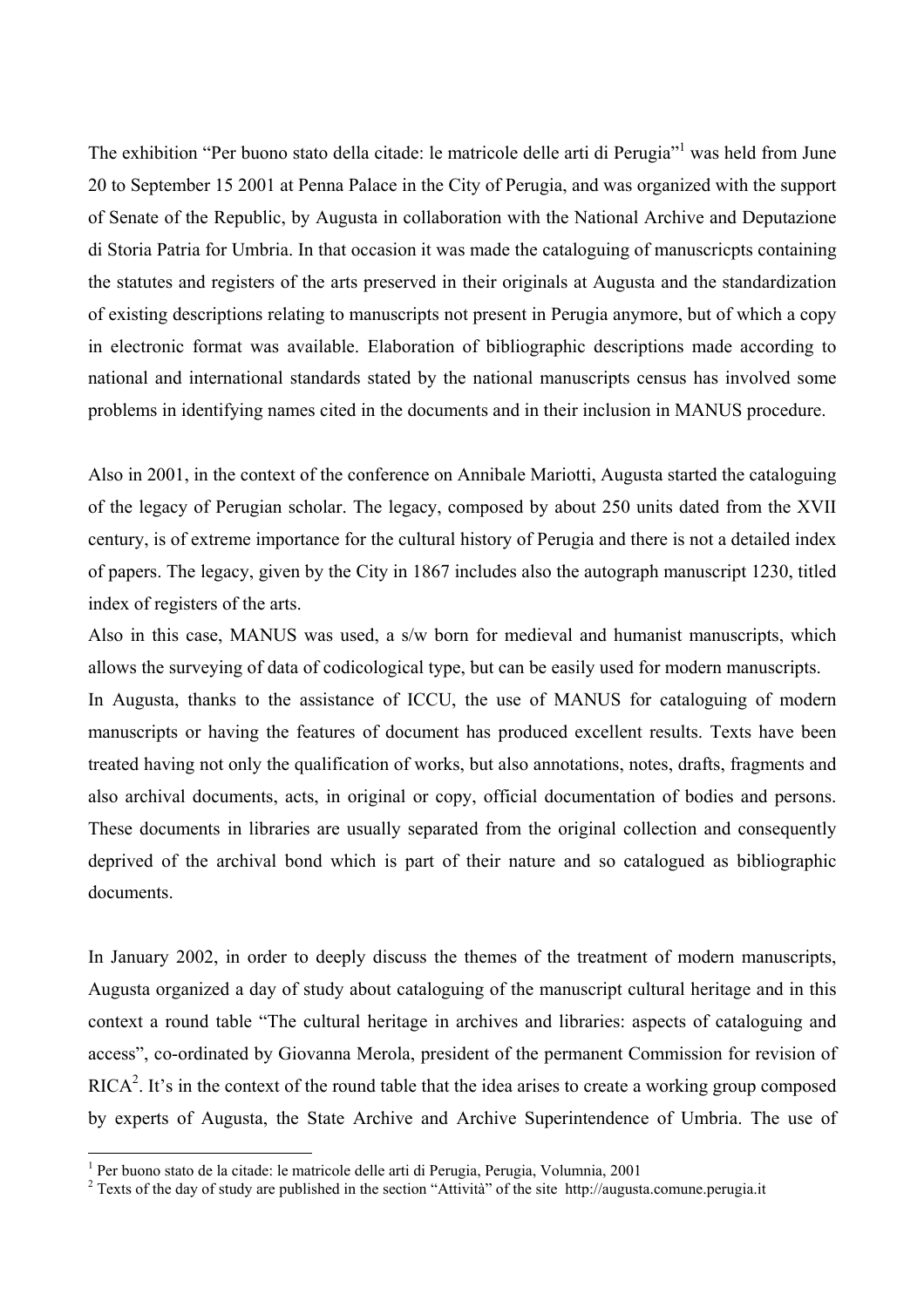catalogues of national relevance not always faces study needs, since often names which are mainly of local interest are not cited and can, on the contrary, be more easily identified by bibliographic and archival research made on site. Today archives and libraries can easily share the results of their research using computer technologies, but to create common tools of work they must discuss technologies and standards to be adopted. Conforming to standards is a process evolving at international level<sup>[3](#page-2-0)</sup> to reach common objectives and Perugia project is intended since its beginning as a useful place of experimentation.

The work group<sup>4</sup> of the project had the following ojbectives:

- 1. analysis of recent cataloguing experiences at local level and realized with computer technlogies
- 2. comparison of existing standard at national and international level for authority control of catalogue headings
- 3. comparison with normalization choices adopted in the project of a national Authority file
- 4. setting and realization of a prototype Authority file apt to the management of names cited in the documents held by institutions members of the work group

# **2. Selection of local projects**

The work group identified as a reference nucleus a set of projects of high historical interest, whose conformation to cataloguing rules has been veryfied by the State Archive and Augusta Library, but also by other important national Institutions interested in Umbria and its cultural documents. All selected projects have realized an electronic version of the results of their research:

- Inventory of the notary's legacy of the State Archive of Perugia. ASP, Notarial deeds.
- List of notaries of the registers of the arts in Perugia, derived by the database Manus created by Augusta Library

<span id="page-2-0"></span> $\overline{a}$ <sup>3</sup> Tillett, Barbara "AACR2's Strategic Plan and IFLA Work towards an International Cataloguing Code" *http://www.sbn.it/ricaaf.html*

<span id="page-2-1"></span><sup>4</sup> Members of the work group are: Pier Maurizio della Porta (Archivio di Stato), Giovanna Giubbini (Soprintendenza Archivistica), Francesca Grauso, Fabrizia Rossi, Claudia Parmeggiani, Paolo Renzi (Biblioteca Augusta). Il Gruppo si è avvalso della attiva collaborazione di Alessandra Zanasi, stagist at Augusta of the "Master di studi sul libro antico e per la formazione di figure di bibliotecari impegnati nella gestione delle raccolte storiche", Università degli studi di Siena – CISLAB di Arezzo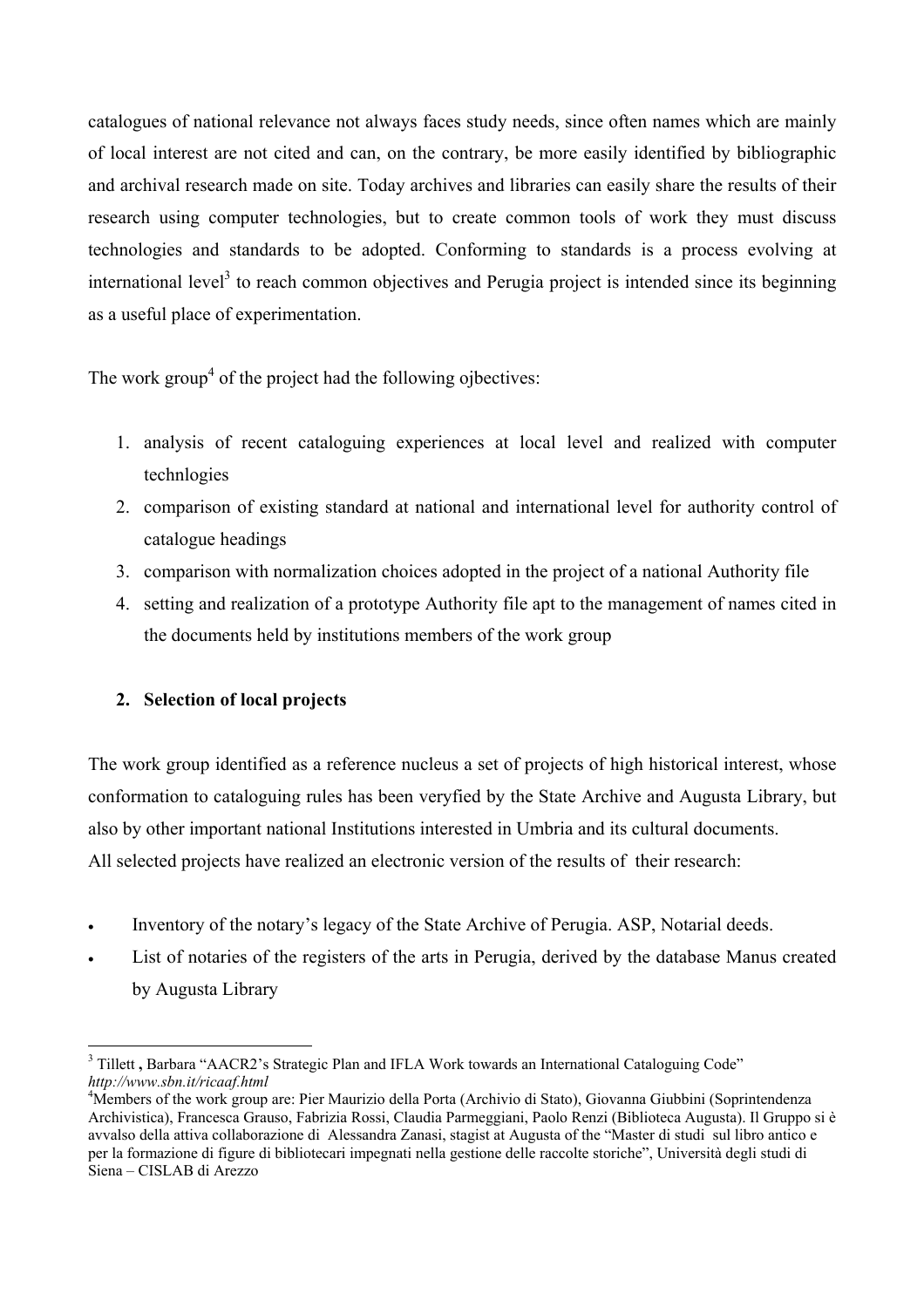- People of Perugia Studiorum taken from the data base "Maestri e scolari a Siena e Perugia 125-1500", realized by the university of Siena and published on the Internet at the url: http:// [www.unisi.it/docentes/](http://www.unisi.it/docentes/)
- List of Perugian publishers, taken from the data base Edit 16 realized by ICCU and published on the Internet at the url: [http://edit.16.1ccu.sbn.it/](http://edit.16.1ccu.sbn.iy/)

The work group has also selected some printed texts and manuscripts, that were agreed to be a realiable reference source to start a project for Perugia and its area:

- G.B. Vermiglioli, Biografia degli scrittori perugini e notizie delle opere loro, Perugia, Bertelli e Giovanni Costantini, 1829
- Arrighi, Notizie di famiglie perugine, mss. BAP 1548-57
- C. Alessi, Elogia civium perusinorum, mss. BAP 1202 1205; idem ed. Fulginae, apud Augustinum Alterium, 1635

# **3. Comparison between national and international cataloguing rules**

The work group, following the suggestions emerged from the round table in January in Perugia, decided to concentrate analysis on problems related to name entries in catalogues. The first stage of work consisted in compiling a reference list of rules adopted by libraries and archives, that the group had recognized as authoritative sources for transcription of name in the

- authority file that will be realized in Perugia.
- Regole italiane di catalogazione per autori, Roma : ICCU, 1979
- Guida alla catalogazione in SBN. Pubblicazioni monografiche e in serie, Roma : ICCU, 1995
- Guida alla catalogazione in SBN, Libro Antico, Roma : ICCU, 1995
- Guida a una descrizione uniforme dei manoscritti e al loro censimento, Roma : ICCU, 1990
- ISAD (G) : norme generale et internationale dedescription archivistique, Ottawa, 2000
- ISAAR (CPF) International Standard Archival Authority Record for Corporate Bodies, Persons and Families. Final version approved by Consiglio Internazionale degli archivi. Parigi,  $1995<sup>5</sup>$  $1995<sup>5</sup>$  $1995<sup>5</sup>$

<span id="page-3-0"></span> $\overline{a}$ <sup>5</sup> The document in rtf is at address *http://archivi.beniculturali.it/Divisione V/isaar/isaar cpf.htm*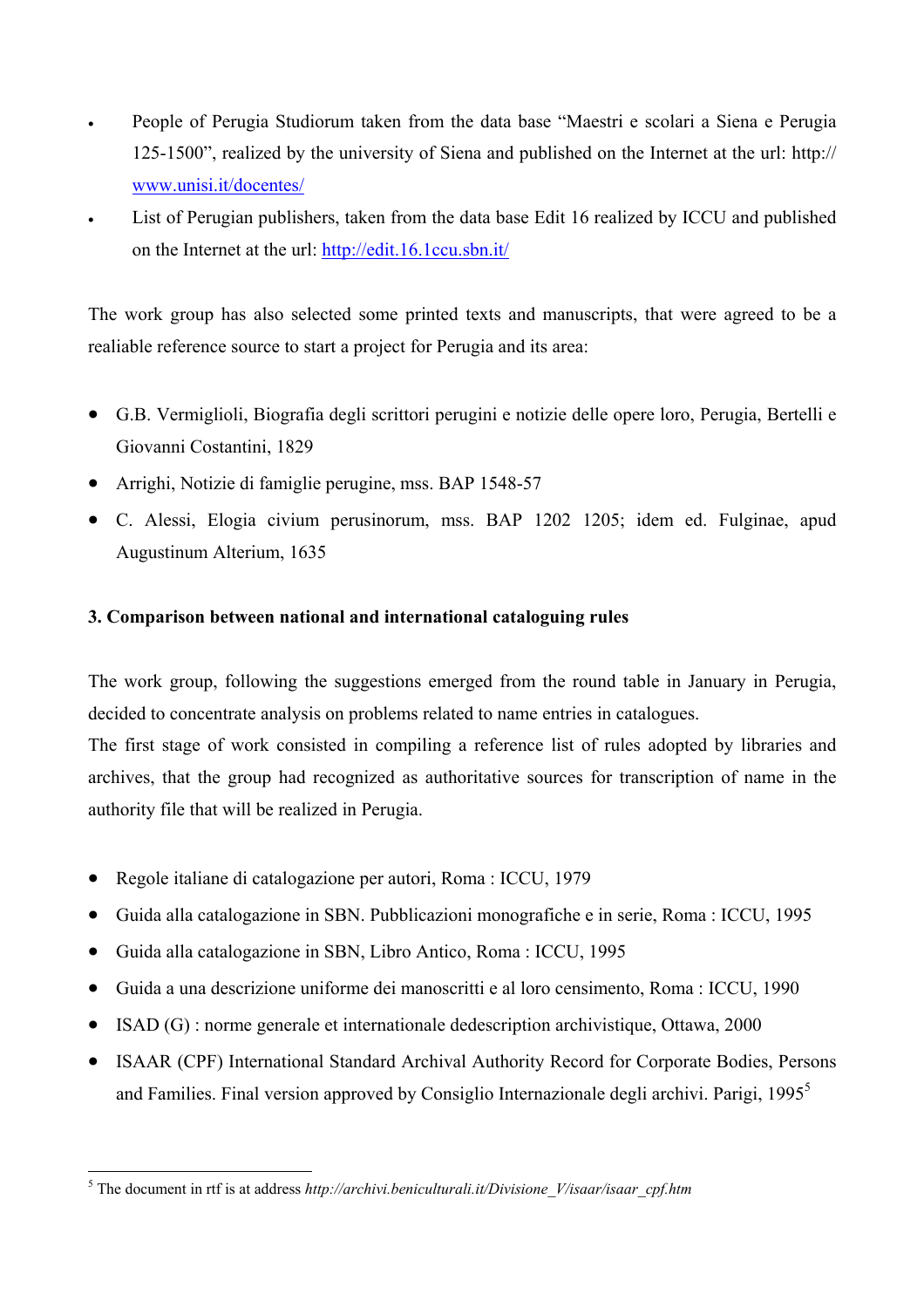RICA were considered a useful reference for name forms, also for those cited in archival documents or manuscripts. Some cirteria indicated in RICA are also difficult to apply in this context when they rule the form of names:

- the name "with which is mainly identified in the editions of his works in the original text"
- "the name usually used in publications is to be preferred even though it is not the real name or the name in the original form

As an example many famous people cited by C. Alessi in manuscripts and printed texts appear with different forms, a person is named with different forms in one manuscript, and reference works or printed texts that can be a valuable reference are lacking.

SBN Guides were considered a good refernce for punctuation, characters and codes to assign to authoriry records

The study of archival rules for documentary materials (ISAD) and for description of producing bodies (ISAAR) showed the importance also in this context of the authoritative identification as a tool of control of the entries of a collection.

International rules taken into consideration are:

- IFLA, Direttive per le voci di autorità, ed. it. A cura di ICCU, Roma : ICCU, 1993
- IFLA, Guidelines for Authority record and reference, Munchen : K.G.Saur, 2001
- UNIMARC Manual, Authorities Format 2nd revised and enlarged ed., Munchen : K.G.Saur, 2001

1993 and 2001 GARR were analysed for division in areas of authority entries and cross-references and were chosen as a reference for elements to be included in authority records of names cited in archive, manuscripts and printed documents and for conventional punctuation to be adopted in the transciption.

UNIMARC Authorities Manual provided extremely interesting hints for treatment of **families** as typologies of additional entry as referred to personal names and bodies and not present in the international rules for treatment of authors.

### **4. Normalized choices adopted in the project for the creation of a national Authority File.**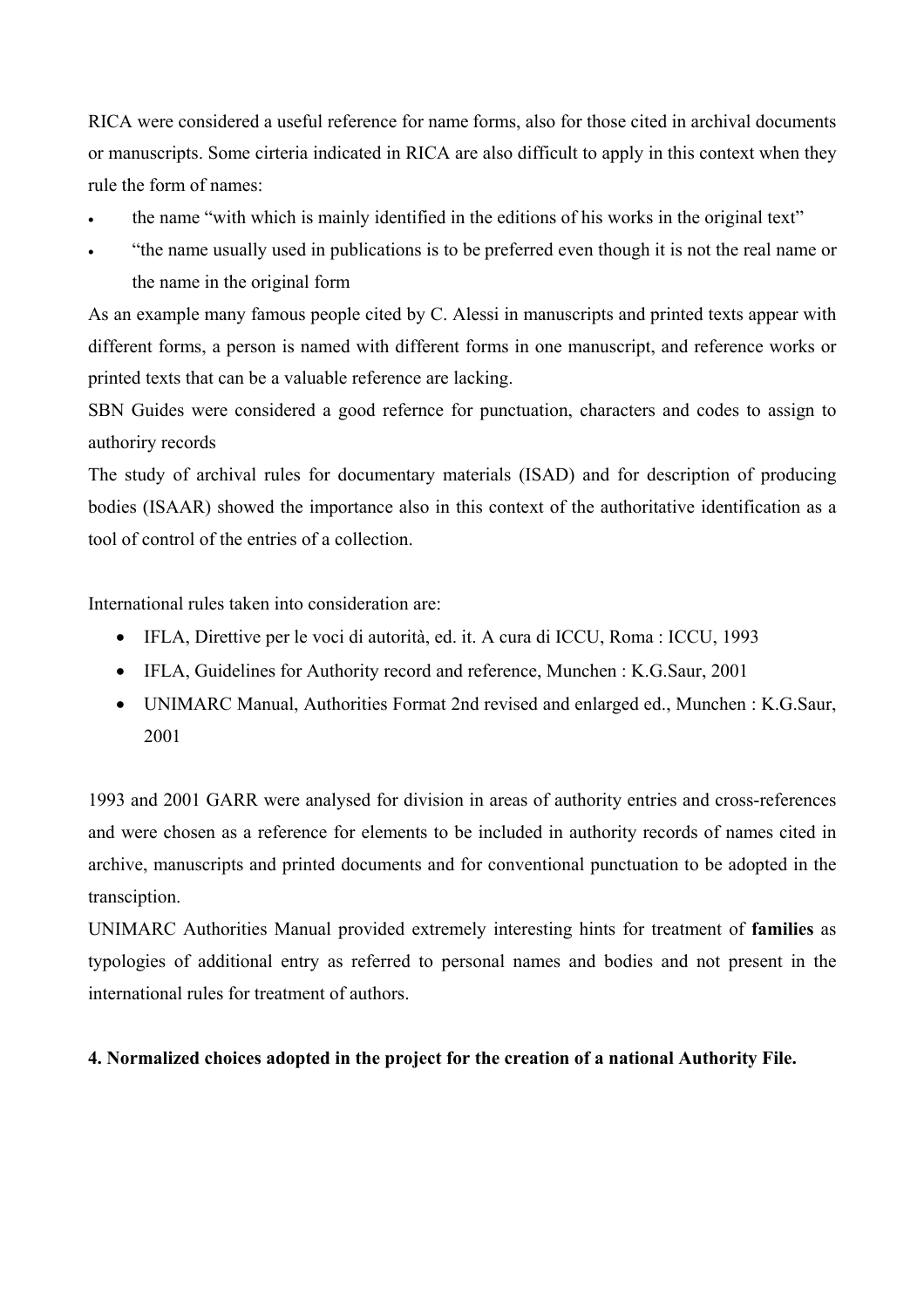SBN Authority File<sup>6</sup> [w](#page-5-0)as studied both through the documentation produced after work and through direct research in the database hosted by SBN Index in the functions of query, creation, correction and deletion of data<sup>[7](#page-5-1)</sup>. ICCU laboratory for Bibliographic control offered its help for the solution of questions of the Perugian group mostly derived from new problems emerging from treatment of names cited in archive documents and manuscripts.

It is known that ICCU with Project of exploitation of SBN Index, started in March 2001 and finished at the end of 2002, has activated an experimental stage of SBN national Authority File in conformity with current national rules, that are however still under revision by Permanent Commission for RICA revision<sup>[8](#page-5-2)</sup>. On the contrary, the Perugian project, being a place of experimentation, has realized on a prototypal basis some solutions that are not always in complete conformity with national standards, but which are believed to be useful in this stage of works to solve problem of identification of a name cited in documents, but not present in authoritative catalogues or other known published documents.

5. Structure and realization of the Authority File database

The work group on the basis of documentation analysed and of national projects realized has defined the dictionary of data that compose an authority record in the prototypal database. Entry record currently includes 3 different typologies:

- Personal name
- Body name
- Family

Every record is composed by the elements:

- *identification number*: identifies without ambiguity the record
- *date of cataloguing*: states the date of creation of record in the database
- *country code*: based on the ISO standard 3166-1993 used also in SBN
- *agency*: states whether a national agency is responsible for entry
- *type of name*: based on SBN codes
- *form code*: states as in SBN whether a form is accepted or is a variation

<span id="page-5-0"></span> $\overline{a}$ <sup>6</sup> see .Bonanni, Laura "La progettazione e l'avvio dell'Authority file nazionale nell'Indice SBN" *http://www.iccu.sbn.it/ricaaf.html*

<span id="page-5-1"></span><sup>7</sup> ICCU, Progetto di valorizzazione dell'Indice SBN, 2002

<span id="page-5-2"></span>Magliano, Cristina "La Commissione RICA e la sua attività" *http://www.sbn.it/ricaaf.htm*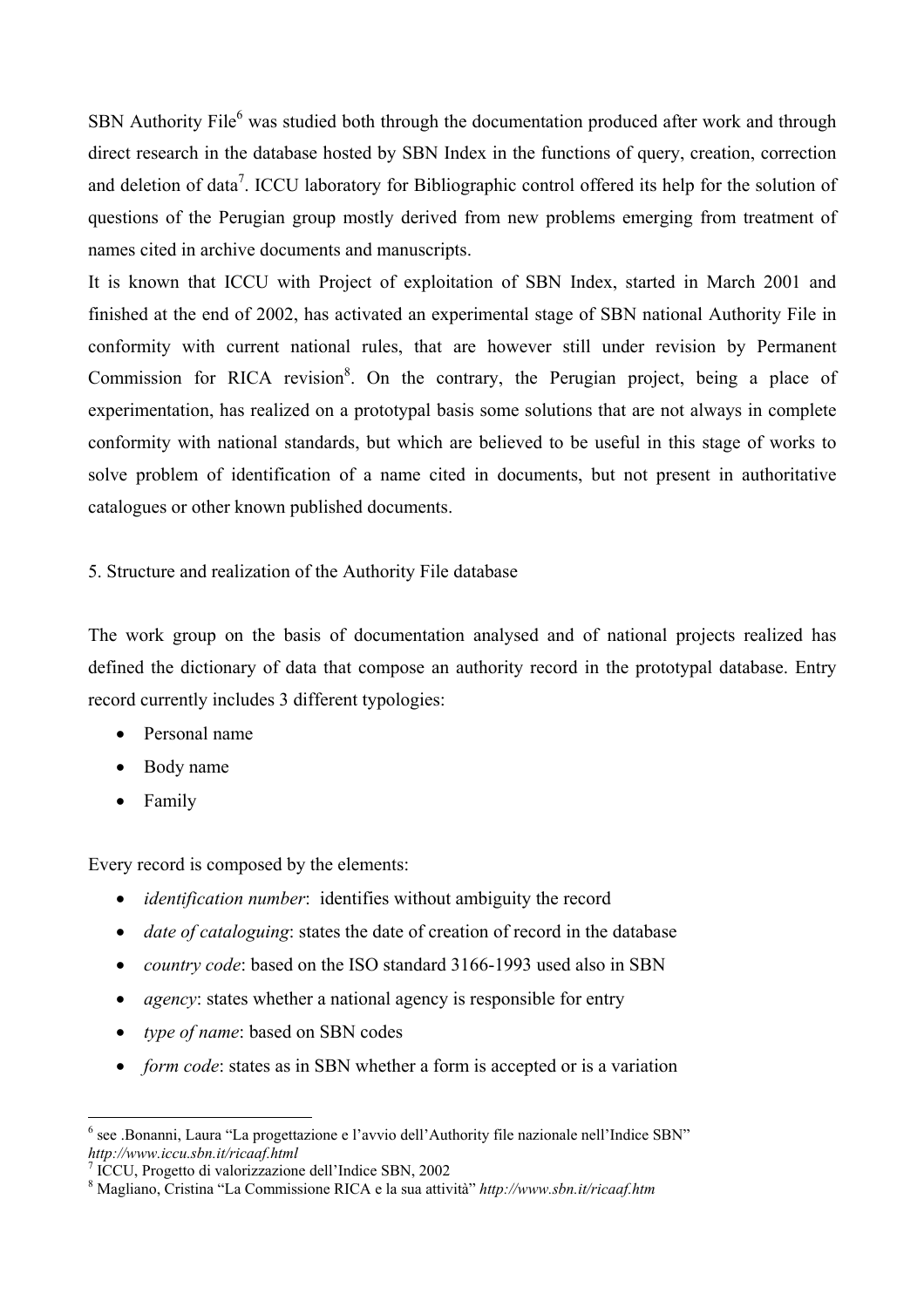- *level of control*: states what is the level of control applies to the record, with the values minimum, medium (checked by Augusta and State Archive), high (checked by the whole Work group), maximum (entry made by a national agency)
- *source*: of cataloguing, states the rules apllied to the record: RICA, SBN, ISAR, ISAD (G), ISAAR (CPF)
- *name*: is the trascription of entry according to punctuation stated by SBN
- *dates*: chronological specifications are always indicated even when dates to solve homonymy are present in the transcription of the entry
- *informative notes*: give information according to what stated by GARR
- *cataloguing notes*: give information according to what stated by GARR
- *bibliography*: quotation of catalogues and other published and unpublished sources from which the form of name has been derived. The complete list of catalogues used by the Work group and structured by categories is published in the Web pages of the project, that Augusta keeps up to date. Bibliography has to be given in a syntetic form also in the informative notes
- *relation code*: states the area of activity mainly carried out and helps in the identification of name. A list of categories is under construction.
- *link name*: codifies links between an accepted form and a variation, but also an inclusion link (includes, is part of) and an historical link, very useful in treatment of family entries. Inclusion codes and historical codes at present are not active and indications are given in the informative notes.

Data indicated in bold are still under discussion by the work group and differ from current choices by the national Authority file. In particular, link codes have been recently introduced and it's being studied a network of links used by Bibliothèque nationale de France<sup>9</sup>.

Realization of the Access database was made by Augusta Library, which also started the input of names using the online function of creation of records and automatic charging of electronic tables. At the moment over 2.000 names have been put in taken from "G.B. Vermiglioni, Biografia degli scrittori perugini e notizie delle opere loro, Perugina, 1829", "A. Arrighi, Notizie di famiglie perugine, mss. BAP 1548-57", "A. Alessi, Elogia civium perusinorum, mss. BAP 1202 e 1205; Idem ed. Fulginia Alterium, 1635" and derived from database "Edit 16", "Maestri e scolari a Siena e Perugina 1250-1500" and MANUS for notary registers and names of the arts. The State Archive is

 $\overline{a}$ 

<span id="page-6-0"></span><sup>9</sup> *Bourdon, Françoise «* Les fichiers d'autorité de la Bibliothèque nationale de France: structure, mise à jour, diffusion » *http://www.sbn.it/ricaaf.html*